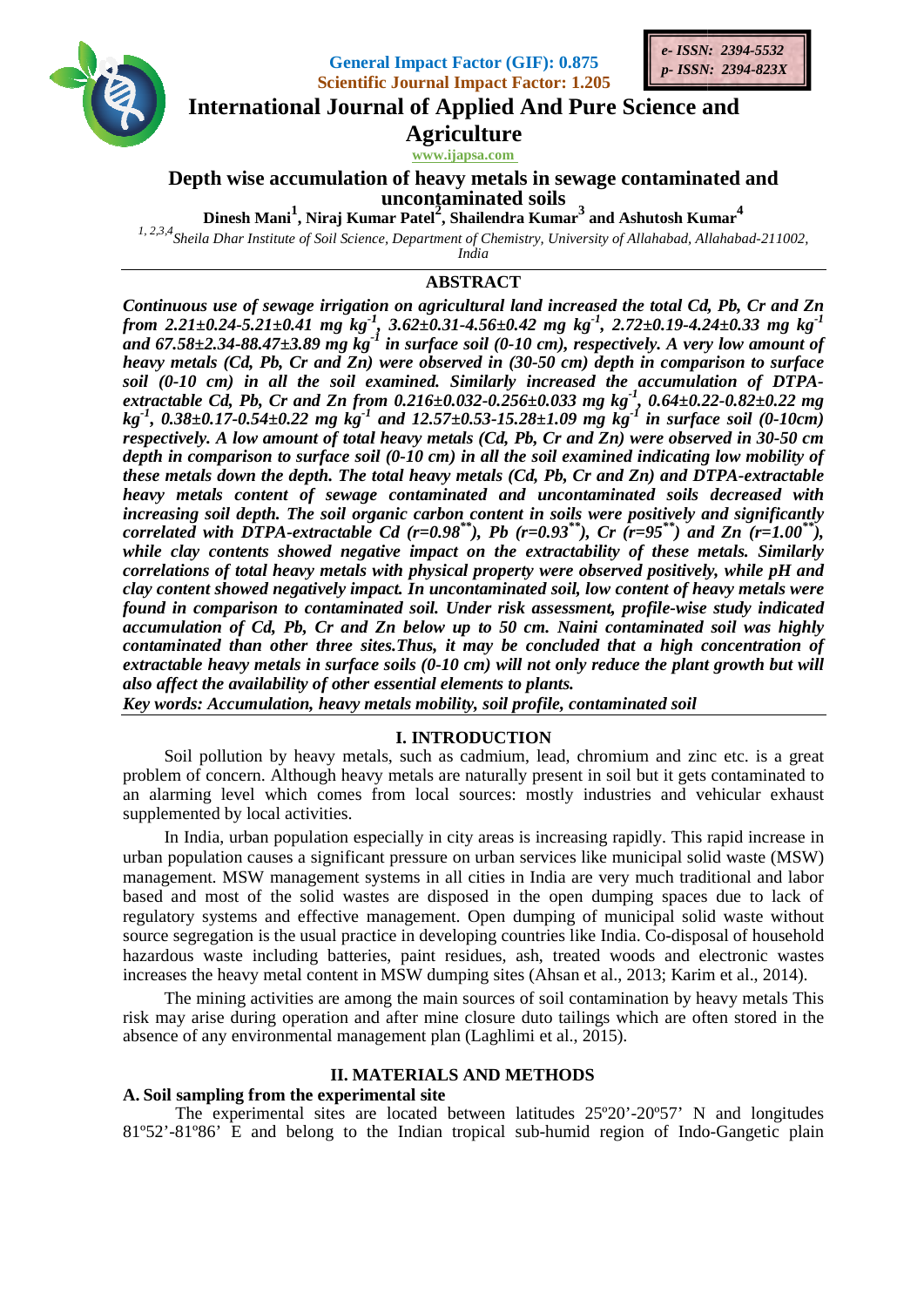Ï

Allahabad, Uttar Pradesh, India. The soils of Gangetic plain are Alluvial Entisols having some recent origin. The mean texture of the experimental soil was silty clay loam (sand 49.06)

 $\pm$  5.65 %, silt 28.36  $\pm$  6.53 % and clay 22.45  $\pm$  4.39 %). Representative soil samples from alluvial soils which had been receiving sewage effluents for fifteen years were collected from different depths  $(0-10, 10-20, 20-30, 10-30)$  and  $(30-50)$  cm from four experimental sites given the table-1.

| SI. No | Site No. | <b>Location of sites</b>                 |
|--------|----------|------------------------------------------|
|        |          | SDI farm uncontaminated soil, Allahabad  |
|        |          | Ihunsi contaminated soil, Allahabad      |
|        |          | Mumfordganj contaminated soil, Allahabad |
| А.     |          | Naini contaminated soil, Allahabad       |

Table 1: Location of representative soil samples

The larger fields were divided into suitable and uniform parts, and each of these uniform parts was considered a separate sampling unit. In each sampling unit, soil samples were drawn from several spots in a zigzag pattern, leaving about 2 m area along the field margins.

## **III. METHODS OF SOIL ANALYSIS**

#### a. Mechanical analysis of soil

For the determination of the percentage of different sizes (Sand, silt and clay) soil was dispersed in water with sodium hydroxide. Sieving separated coarse sand particles. Silt and Clay were separated by the pipette method and fine sand by decantation (Chopra and Kanwar, 2002).

## b. Soil pH

Soil pH was measured with 1:2.5 soil water ratio using Elico digital pH meter (Model LI 127, Elico Ltd., Hyderabad, India) at the Laboratory of Sheila Dhar Institute of Soil Science, University of Allahabad, Allahabad-211002, Uttar Pradesh, India. Double distilled water was used for the preparation of all solutions.

## c. Organic carbon

One gram soil was digested with 10 ml of 1 N potassium dichromate  $(K_2Cr_2O_7)$  solution and 20 ml of concentrated sulphuric acid (18M, 96%). The solution was shaken well for two minutes and kept for half an hour and then diluted with 200 ml of distilled water. Then 10 ml of orthophosphoric acid (15M, 85%) and 1 ml of diphenylamine indicator were added in solution. The solution became deep violet in colour and further it was titrated against N/2 ferrous ammonium sulphate solution, till the violet colour changed to purple and finally to green (Chopra and Kanwar,  $2002$ ).

## d. Cation Exchange Capacity

Cation exchange capacity was determined by using neutral normal ammonium acetate solution (Singh, 1987).

## C. Extraction for total heavy metals content in soil

One gram of soil was mixed in 5 ml of HNO<sub>3</sub> (16M, 71%) and 5 ml of HClO<sub>4</sub> (Perchloric acid 11 M, 71%). The composite was heated up to dryness. The hot distilled water was added. The contents were filtrated and volume was made up to 50 ml. The clean filtrate

was used for the estimation of heavy metals (Cd, Pb, Cr and Zn) by Atomic Absorption Spectrophotometer (AAS) (AAnalyst600, Perkin Elmer Inc., MA, USA).

## D. Preparation of DTPA solution

DTPA solution was prepared by a method developed by Lindsay and Norvell (1978) used to extract the available heavy metals in soil samples.

 $1.97g(0.05M) DTP\AA$  powder, 13.3 ml (0.1M) Tri-ethanol amine and 1.47g (0.01M) Calcium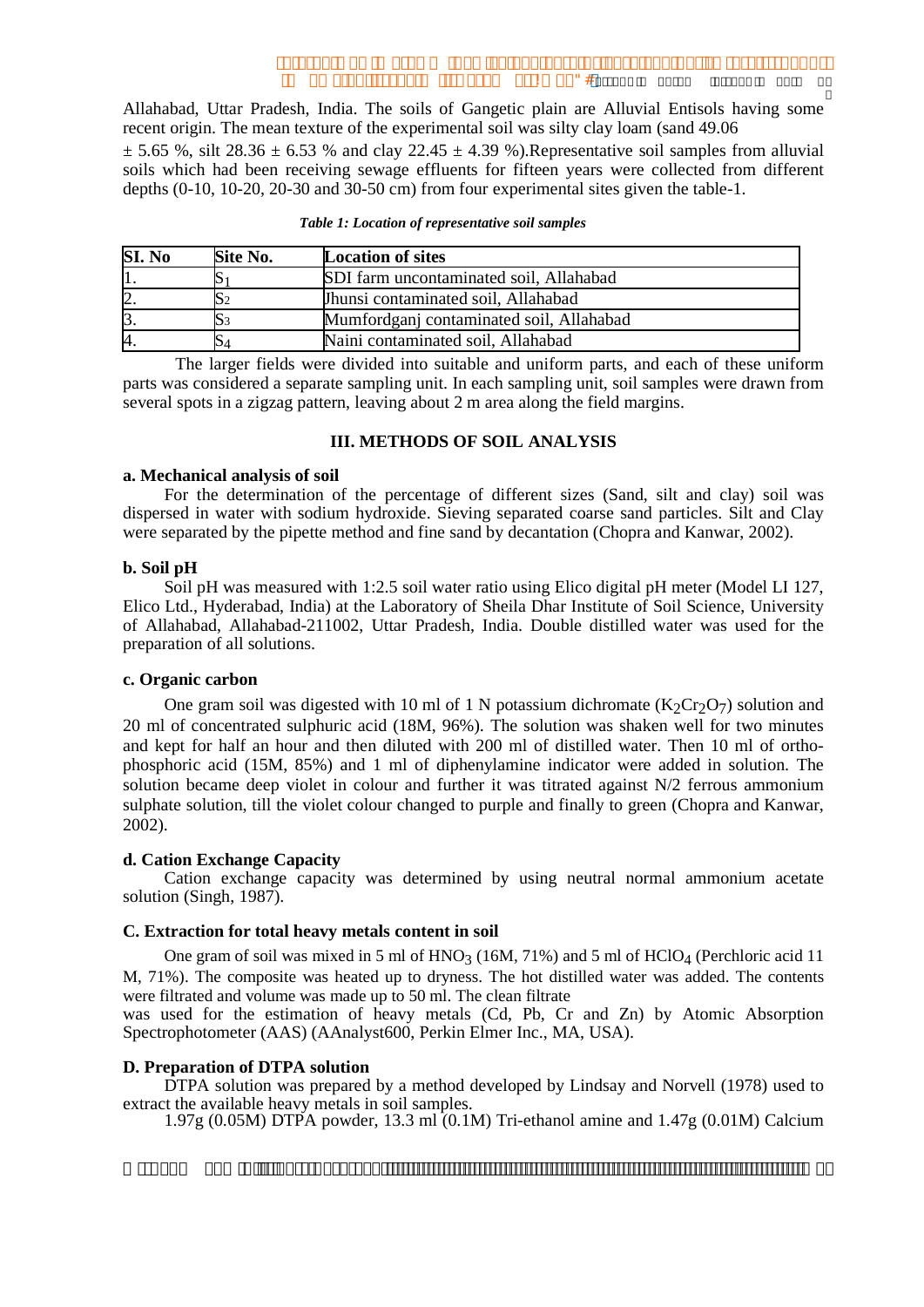$\mathbf{u}$  # Ţ.

Chloride (CaCl<sub>2</sub>) were dissolved in distilled water and the volume was made up to 1 liter after adjusting the pH to 7.3.

## E. Extraction for available heavy metals (Cd, Pb, Cr and Zn) Content in Soil

Five gram soil and 20 ml DTPA solution was added and the contents were shaken for two hours and then filtrate through Whatman filter paper No. 42. The clean filtrate was used for the estimation of heavy metals by the aforesaid spectrophotometer.

## **F. Statistical Analysis**

Graph Pad Prism (version 5.04) and MS-Excel 2010 software were used for drawing figures.

### G. Pearson's Coefficient of Correlation

This measure of correlation obtained by Prof. Karl Pearson is based on arithmetical description. Pearson's coefficient of correlation or the product moment coefficient of correlation is measured by the formula:

$$
\frac{\text{cov}(x)}{1} = \frac{x}{(x + x)(y + y)} = \frac{x}{(x + x)^2}
$$
\n
$$
\text{where } \text{cov}(x, y) = \frac{x}{(x + x)^2}
$$
\n
$$
\text{cov}(x, y) = \frac{x}{(x + x)^2}
$$
\n
$$
\text{cov}(x, y) = \frac{x}{(x + x)^2}
$$
\n
$$
\text{cov}(x, y) = \frac{x}{(x + x)^2}
$$
\n
$$
\text{cov}(x, y) = \frac{x}{(x + x)^2}
$$
\n
$$
\text{cov}(x, y) = \frac{x}{(x + x)^2}
$$
\n
$$
\text{cov}(x, y) = \frac{x}{(x + x)^2}
$$
\n
$$
\text{cov}(x, y) = \frac{x}{(x + x)^2}
$$
\n
$$
\text{cov}(x, y) = \frac{x}{(x + x)^2}
$$
\n
$$
\text{cov}(x, y) = \frac{x}{(x + x)^2}
$$
\n
$$
\text{cov}(x, y) = \frac{x}{(x + x)^2}
$$
\n
$$
\text{cov}(x, y) = \frac{x}{(x + x)^2}
$$
\n
$$
\text{cov}(x, y) = \frac{x}{(x + x)^2}
$$
\n
$$
\text{cov}(x, y) = \frac{x}{(x + x)^2}
$$
\n
$$
\text{cov}(x, y) = \frac{x}{(x + x)^2}
$$
\n
$$
\text{cov}(x, y) = \frac{x}{(x + x)^2}
$$
\n
$$
\text{cov}(x, y) = \frac{x}{(x + x)^2}
$$
\n
$$
\text{cov}(x, y) = \frac{x}{(x + x)^2}
$$
\n
$$
\text{cov}(x, y) = \frac{x}{(x + x)^2}
$$
\n
$$
\text{cov}(x, y) = \frac{x}{(x + x)^2}
$$
\n
$$
\text{cov}(x, y) = \frac{x}{(x + x)^2}
$$
\n
$$
\text{cov}(x, y) = \frac{x}{(x + x)^2}
$$
\n
$$
\text{cov}(x, y) = \frac{x}{(x + x)^2}
$$
\n
$$
\text{cov}(x, y) = \frac{x}{(x + x)^2}
$$
\n
$$
\text{cov}(x, y) = \frac{x
$$

stands for the sample co-variance

stand for sample standard deviation  $ed$  as:- $\overline{\mathbf{x}}$ 

$$
\int_{\Gamma} \frac{(x *)(y *)}{(x *x)^2 (y *y)^2}
$$

Here, the hypothesis  $(H<sub>0</sub>)$  is tested that the sample has been taken from a bivariate normal population with zero correlation coefficient, i.e.  $= 0$ . If the hypothesis is true, the statistic is computed.

$$
t = \frac{r}{\sqrt{1 - r_2} / 9 (n-1)}
$$
  
Which follows a't' distribution with (n-2) df. Here, the quantity  
is the S.E. of 'r' in a random sample of n. If the absolute value of this

statistic i.e.  $|t|$  t<sub>0.05</sub> (n-2), the hypothesis is rejected at 5% level, otherwise the sample is said to be consistent with hypothesis.

## **IV. RESULTS AND DISCUSSION**

Profile-wise accumulation of heavy metals in contaminated soils was studied at four locations sites and established several correlations among available and total heavy metals (Cd, Pb, Cr and Zn) in surface soils with physico-chemical properties (soil pH, electrical conductivity, organic carbon, cation exchange capacity, clay, Total heavy metals and DTPA-extractable heavy metals (Cd, Pb, Cr and Zn) in soils.

## A. Physico-chemical properties of soil

## **Soil pH and Electrical Conductivity**

Soil pH and electrical conductivity (EC) almost decreases with increasing depth of soil profile (Table-2 & 3). Soil pH (7.62±0.11 to 8.02±0.23) and EC (0.76±0.11 to 1.24±0.21) in surface soils have wide variation from one to another site. Such change in pH may be attributed to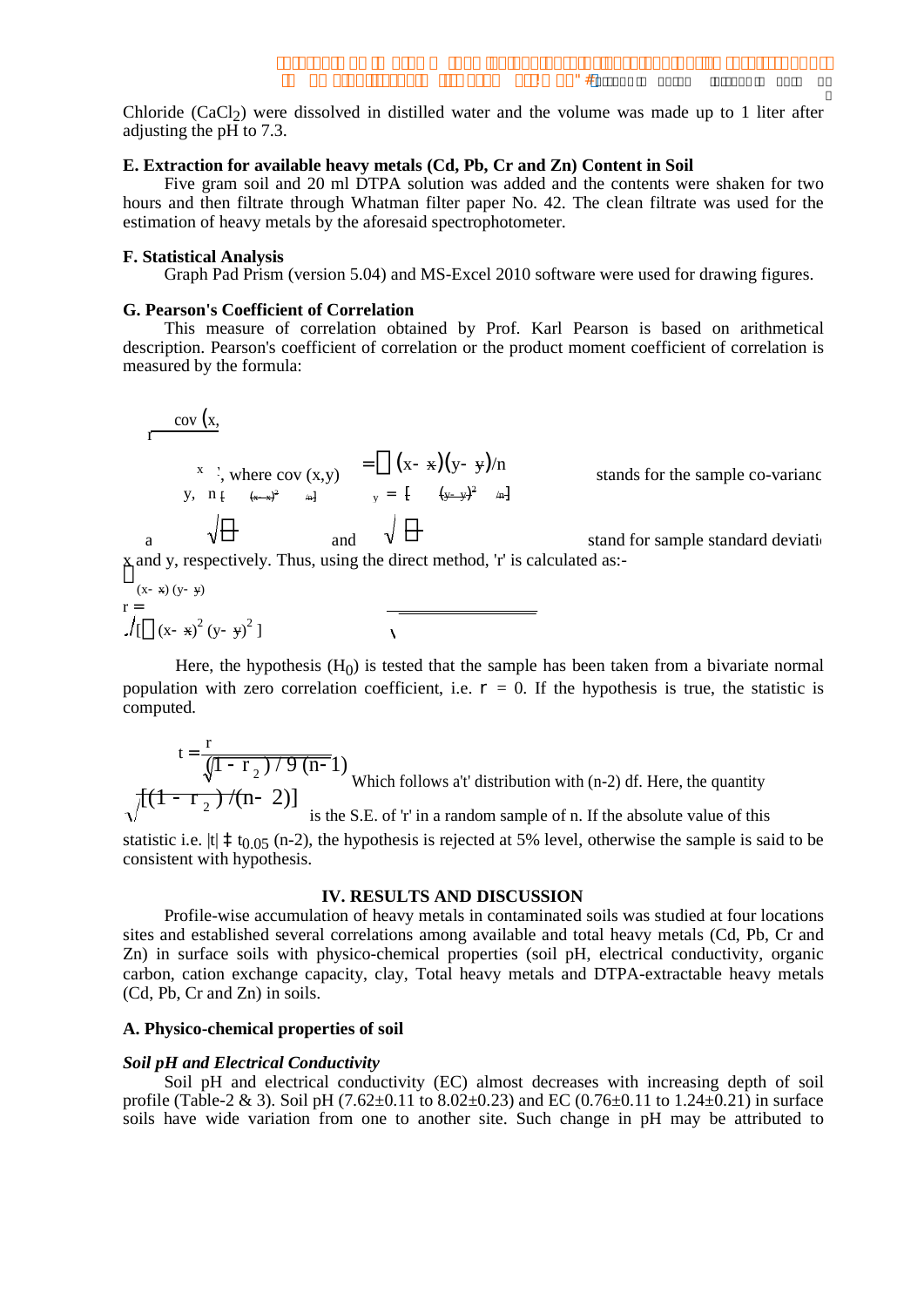downward movement of sewage-effluents containing organic acids and humic acid in the soil. Higher EC was observed in sewage irrigated soils. EC was observed maximum in the soil profiles of Naini contaminated soil  $(S_4)$  to the extent of  $0.71 \pm 0.05$  d S m<sup>-1</sup> in the lowest horizon (of 30–50) cm depth) to 1.24±0.21 dS  $m^{-1}$  in the surface horizon (of 0–10 cm depth), which was followed by the soil profiles of Mumfordganj contaminated soil (S<sub>3</sub>) to the extent of 0.63±0.06 dS m<sup>-1</sup> in the lowest horizon (of 30–50 cm depth) to  $1.21 \pm 0.16$  dS m<sup>-1</sup> in the surface horizon (of 0–10 cm depth). It is evident from the data that frequent sewage-irrigation contributes to the build-up of soil fertility to some extent and can mitigate the scarcity of water in the dry and tropical regions (Annu et al., 2015; Mani et al., 2013a). Such changes in pH and EC were also reported by Kumar et al. (2010). The correlation between EC with DTPA-Cd (r=1.00<sup>\*\*</sup>), DTPA-Pb (r=0.97<sup>\*\*</sup>), DTPA-Cr  $(r=0.97**)$  and DTPA-Zn  $(r=0.97**)$  were observed positive (Table -8). However, the correlation between pH with DTPA-Cd, Pb, Cr and Zn were observed negative significant  $(r = -0.004)$ ,  $(r = -1.004)$ 0.07),  $(r = -0.19)$  and  $(r = -0.06)$  respectively. The correlation between EC with DTPA-Cd, Pb, Cr and Zn were strongly positive as well as highly significant. Annu et al. (2015); Bansal and Singh, 2014; Mani et al. (2013a); Abii (2012); Perveen (2011); Kumar et al. (2010) have found almost similar findings.

|                 | <b>Sites</b>                          |                   |                |                |               |  |  |  |  |  |
|-----------------|---------------------------------------|-------------------|----------------|----------------|---------------|--|--|--|--|--|
| Deptl<br>(in cn | <b>SDI</b> farm<br>uncontaminated soi | Contaminated soil |                |                |               |  |  |  |  |  |
|                 |                                       |                   | $S_3$          | S <sub>4</sub> | Mean          |  |  |  |  |  |
| $0 - 10$        | $7.81 \pm 0.11$                       | $7.92 \pm 0.13$   | $8.02 \pm 0.2$ | $7.62 \pm 0.1$ | $7.8 + 0.1$   |  |  |  |  |  |
| $10-20$         | $7.14 \pm 0.13$                       | $7.20 \pm 0.14$   | $7.8 \pm 0.1$  | $7.1 \pm 0.1$  | $7.3 \pm 0.3$ |  |  |  |  |  |
| $20 - 30$       | $6.9 \pm 0.05$                        | $7.10 \pm 0.15$   | $7.6 \pm 0.1$  | $6.8 \pm 0.1$  | $7.1 \pm 0.3$ |  |  |  |  |  |
| $30 - 50$       | $6.7 \pm 0.09$                        | $6.90 \pm 0.21$   | $7.2 \pm 0.1$  | $6.6 \pm 0.1$  | $6.9 \pm 0.2$ |  |  |  |  |  |
| Mear            | $7.1 \pm 0.48$                        | $7.3 \pm 0.44$    | $7.7 \pm 0.31$ | $7.0 \pm 0.44$ |               |  |  |  |  |  |

| TABLE-2: Variation in pH in soils |  |  |  |  |  |  |  |
|-----------------------------------|--|--|--|--|--|--|--|
|-----------------------------------|--|--|--|--|--|--|--|

**Note:** Data are mean values of three replications (mean  $\pm$  SD) collected from soil profiles of four locations are SDI farm uncontaminated soil  $(S_1)$ , Jhunsi contaminated soil  $(S_2)$ , Mumfordganj contaminated soil  $(S_3)$ , Naini contaminated soil  $(S_4)$ .

|                 |                                           |                | <b>Sites</b>             |                 |                |
|-----------------|-------------------------------------------|----------------|--------------------------|-----------------|----------------|
| Dept<br>(in cn) | <b>SDI</b> farm<br>uncontaminated<br>soil |                | <b>Contaminated soil</b> |                 |                |
|                 | S <sub>1</sub>                            | $\mathbf{S}_2$ | $\mathbf{S}$ 3           | $\mathbf{S}_4$  | <b>Mean</b>    |
| $0 - 10$        | $0.76 \pm 0.11$                           | $1.16 \pm 0.1$ | $1.21 \pm 0.1$           | $1.24 \pm 0.21$ | $1.09 \pm 0.2$ |
| $10-20$         | $0.64 \pm 0.04$                           | $1.12 \pm 0.$  | $1.00 \pm 0.1$           | $1.11 \pm 0.09$ | $0.97 \pm 0.2$ |
| $20 - 30$       | $0.380 \pm 0.07$                          | $0.75 \pm 0.1$ | $0.70 \pm 0.0$           | $0.86 \pm 0.13$ | $0.67 \pm 0.2$ |
| $30 - 50$       | $0.42 \pm 0.07$                           | $0.58 \pm 0.1$ | $0.63 \pm 0.0$           | $0.71 \pm 0.05$ | $0.59+0.$      |
| Mear            | $0.55 \pm 0.18$                           | $0.89 + 0.2$   | $0.90 + 0.2$             | $0.93 \pm 0.24$ |                |

**TABLE-3:** Variation in Electrical Conductivity (d S  $m^{-1}$ ) in soils

Foot Notes are same as Table-2

# **B.** Organic Carbon

Organic carbon (mean  $4.25\pm0.58$  g kg<sup>-1</sup>) was maximum in surface soil (TABLE-4), which varied among different sites  $(S_1 \text{ to } S_4)$ ; and their contents at all the investigated sites decreases with increase in depth of soil profile from  $4.25 \pm 0.58$  to  $2.34 \pm 0.16$  g kg<sup>-1</sup> soil. Since organic matter plays an important role in metal binding, some researchers have tested whether organic carbon  $\overline{O}$  compounds influence metal leaching. Mani et al.  $(2013a)$  and Esteban et al.  $(2000)$  reported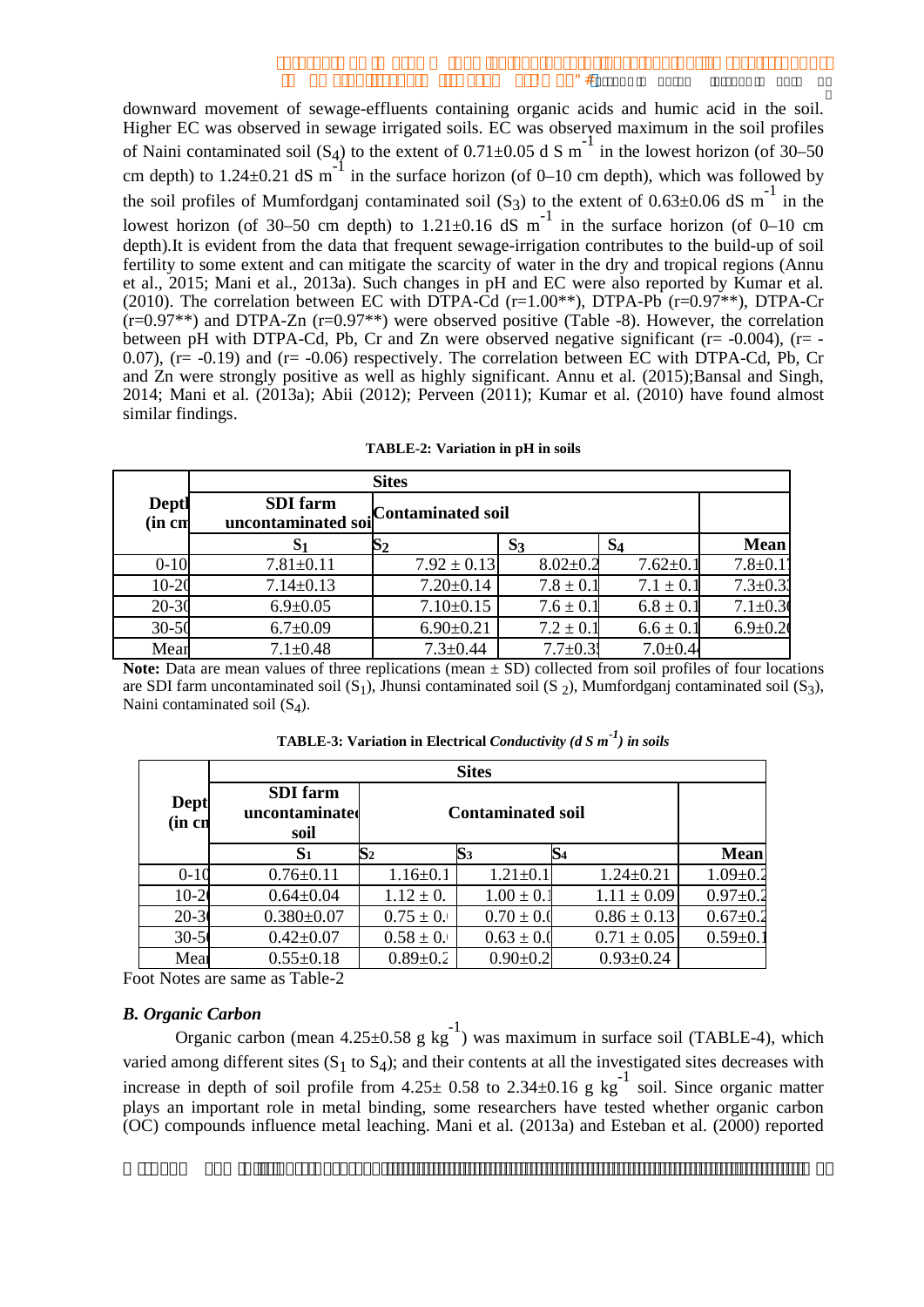the similar finding. The correlation coefficients between organic carbon and DTPA- extractable Cd  $(r=0.98^{**})$ , Pb  $(r=0.93^{**})$ , Cr  $(r=0.95^{**})$  and Zn  $(r=1.00^{**})$  were observed positive (Table-8). However, the correlation coefficients between organic carbon and DTPA-extractable Cd and DTPA-extractable Zn were strongly positive as well as highly significant. Organic carbon in sewage contaminated soil was higher than that of non-sewage contaminated soil. The effect of soil depth and soils and their interaction on soil organic carbon were significant. The metal content and organic carbon in the soils of sewage-effluent-contaminated sites were substantially higher than uncontaminated site.

Organic matter improves soil structure and increases the soil's ability to hold water (PEIC, 2003). These differences may be due to relatively higher concentration of these metal ions and organic carbon in sewage contaminated soils (Akan et al., 2010; Kumar et al., 2010; Perveen et al., 2011: Mani et al., 2013a: Bansal and Singh, 2014).

|                       | <b>Sites</b>                             |                 |                          |                 |                |  |  |  |  |  |
|-----------------------|------------------------------------------|-----------------|--------------------------|-----------------|----------------|--|--|--|--|--|
| <b>Dept</b><br>(in cn | <b>SDI</b> farm<br>uncontaminate<br>soil |                 | <b>Contaminated soil</b> |                 |                |  |  |  |  |  |
|                       |                                          | 52              | $S_3$                    | 84              | Mean           |  |  |  |  |  |
| $0 - 10$              | $3.45 \pm 0.24$                          | $4.24 \pm 0.13$ | $4.56 \pm 0.1$           | $4.76 \pm 0.23$ | $4.25 \pm 0.5$ |  |  |  |  |  |
| $10-20$               | $2.58 \pm 0.22$                          | $3.78 \pm 0.24$ | $3.42 \pm 0.1$           | $3.62 \pm 0.21$ | $3.35 \pm 0.5$ |  |  |  |  |  |
| $20 - 3$              | $2.21 \pm 0.21$                          | $3.24 \pm 0.12$ | $2.67 \pm 0.2$           | $2.86 \pm 0.13$ | $2.75 \pm 0.4$ |  |  |  |  |  |
| $30 - 5$              | $2.15 \pm 0.23$                          | $2.28 \pm 0.14$ | $2.38 \pm 0.1$           | $2.54 \pm 0.22$ | $2.34 \pm 0.1$ |  |  |  |  |  |
| Mea                   | $2.60 \pm 0.60$                          | $3.39 \pm 0.84$ | $3.26 \pm 0.97$          | $3.45 \pm 0.99$ |                |  |  |  |  |  |

**TABLE-4:** Variation in Organic carbon  $(g kg<sup>-1</sup>)$  in soils

Foot Notes are same as Table-2

# **C. Cation Exchange Capacity**

CEC (mean 20.3±1.7 C mol  $(p^+)$  kg<sup>-1</sup>) are maximum in surface soil (TABLE-5), which varied among different sites  $(S_1 \text{ to } S_4)$ ; and their contents at all the investigated sites decreases with increase in depth of profile from 20.3±1.7 to 16.8±1.3 (Cmol  $(p^+)$  kg<sup>-1</sup>) soil. CEC [18.2-22.1 Cmol  $(p)$  kg<sup>-1</sup>] in surface soils had wide variation from one to the other site due to sewage-irrigation (p) kg T in surface sons had wide variation from one to the other she due to sewage-irrigation<br>commonly practiced by the vegetable producers (Mani et al., 2013a). The correlation coefficients<br>between CEC and DTPA-extracta

|                 | <b>Sites</b>                              |                          |                |                |                |  |  |  |  |  |
|-----------------|-------------------------------------------|--------------------------|----------------|----------------|----------------|--|--|--|--|--|
| Depth<br>(in cm | <b>SDI</b> farm<br>uncontaminated<br>soil | <b>Contaminated soil</b> |                |                |                |  |  |  |  |  |
|                 | S <sub>1</sub>                            | S <sub>2</sub>           | S <sub>3</sub> | S <sub>4</sub> | <b>Mean</b>    |  |  |  |  |  |
| $0 - 10$        | $19.6 \pm 1.2$                            | $21.3 \pm 1.6$           | $18.2 \pm 1.7$ | $22.1 \pm 1.9$ | $20.3 \pm 1.7$ |  |  |  |  |  |
| 10-20           | $18.1 \pm 1.3$                            | $20.2 \pm 1.2$           | $17.4 \pm 1.5$ | $21.4 \pm 1.4$ | $19.3 \pm 1.9$ |  |  |  |  |  |
| $20 - 30$       | $17.3 \pm 1.5$                            | $18.1 \pm 1.1$           | $16.1 \pm 1.4$ | $20.2 \pm 1.5$ | $17.9 \pm 1.7$ |  |  |  |  |  |
| $30 - 50$       | $16.2 \pm 1.4$                            | $17.4 \pm 1.3$           | $15.3 \pm 1.6$ | $18.2 \pm 1.7$ | $16.8 \pm 1.3$ |  |  |  |  |  |
| Mean            | $17.8 \pm 1.4$                            | $19.3 \pm 1.8$           | $16.8 \pm 1.3$ | $20.5 \pm 1.7$ |                |  |  |  |  |  |

Foot Notes are same as Table-2

#### D. Clav

Clay (mean  $21.65\pm3.87$ ) are minimum in surface soil (TABLE-6), which varied among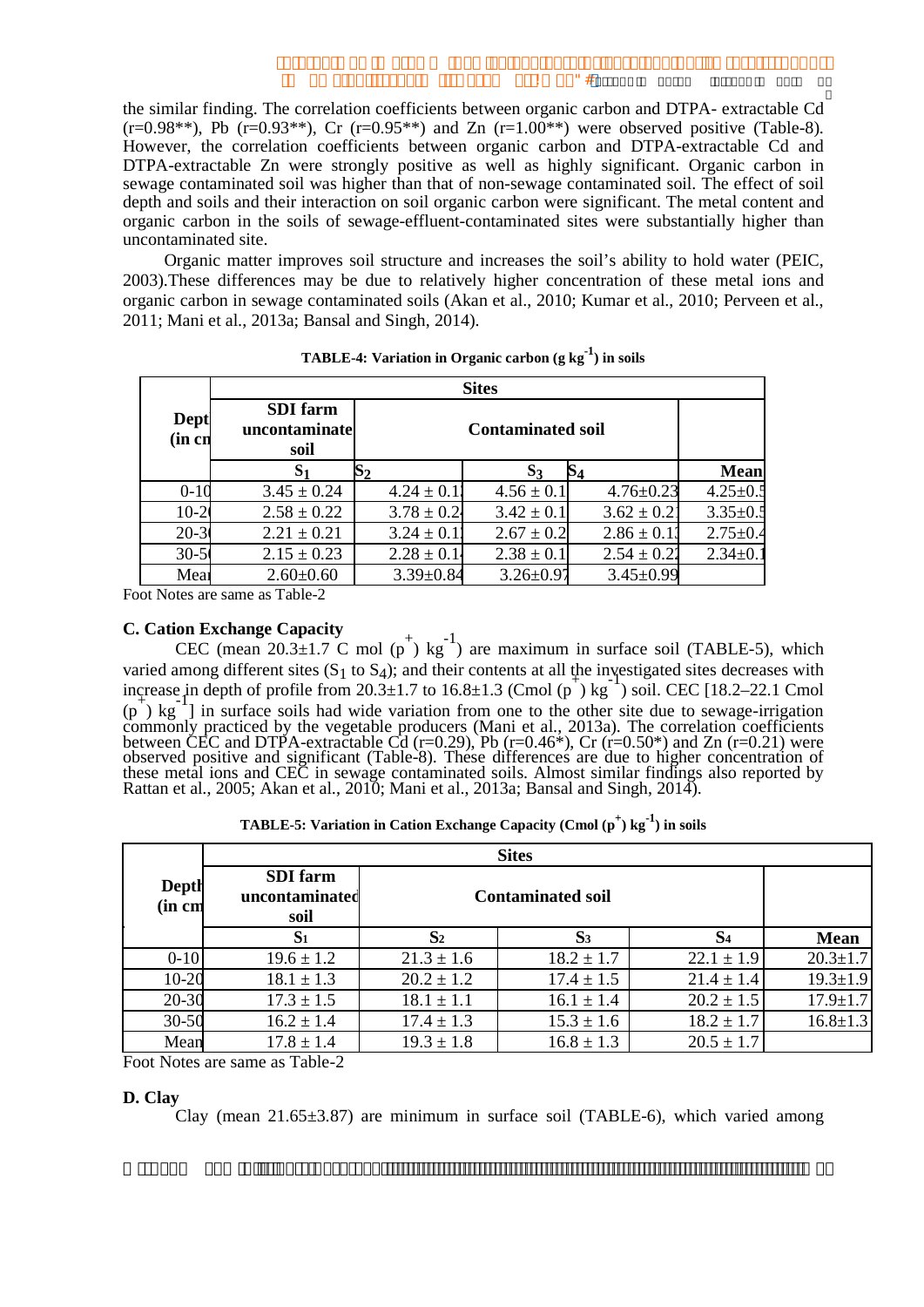Ţ.

different sites  $(S_1 \text{ to } S_4)$ ; and their contents at all the investigated sites increase with increasing depth of profile (mean 21.65±3.87 to 34.65±4.53). However, the correlation coefficients between Clay and DTPA-extractable Cd (r= -0.48\*). Pb (r= -0.64\*). Cr (r= -0.67\*) and Zn (r= -0.40) were observed negative correlation (Table-8). Esteban et al. (2000); Rattan et al. (2005) and Mani et al. (2013a) has also reported similar findings.

|                    |                         | <b>Sites</b> |                                 |                 |                 |  |  |  |  |  |
|--------------------|-------------------------|--------------|---------------------------------|-----------------|-----------------|--|--|--|--|--|
| Dept<br>(in<br>cm) | <b>SDI</b> farm<br>soil |              | uncontaminate Contaminated soil |                 |                 |  |  |  |  |  |
|                    | S <sub>1</sub>          |              |                                 | $S_4$           | <b>Mean</b>     |  |  |  |  |  |
| $0 - 10$           | $24.34 \pm 1.22$        |              | $19.25 \pm 1.425.5 \pm 1.30$    | $17.5 \pm 1.3$  | $21.65 \pm 3.8$ |  |  |  |  |  |
| $10-2$             | $26.2 \pm 1.45$         |              | $21.6 \pm 1.1$ $31.4 \pm 1.16$  | $24.2 \pm 1.8$  | $25.85 \pm 4.1$ |  |  |  |  |  |
| $20 - 3$           | $28.4 \pm 1.24$         |              | $25.8 \pm 1.436.1 \pm 1.64$     | $27.6 \pm 1.4$  | $29.48 \pm 4.5$ |  |  |  |  |  |
| $30 - 5$           | $32.1 \pm 1.48$         |              | $36.9 \pm 1.539.8 \pm 1.10$     | $29.8 \pm 1.5$  | $34.65 \pm 4.5$ |  |  |  |  |  |
| Mea                | $27.76 \pm 3.34$        |              | $25.89 \pm 7.83.2 \pm 6.18$     | $24.78 \pm 5.3$ |                 |  |  |  |  |  |

TABLE-6: Variation in clay (%) in soils

Foot Notes are same as Table-2

## **B. HEAVY METALS ACCUMULATION AND CONTENT IN CONTAMINATED SOILS**

#### **Total Cadmium in soils**

The data presented in Fig.-1 indicates that total Cd in surface soil is minimum is  $(0.16 \pm 0.08)$  $mg \text{ kg}^{-1}$ ) at SDI farm uncontaminated soil Allahabad (S<sub>1</sub>) which has not been receiving sewage water contaminated as compared to receiving sewage water contaminated in different amounts. The total Cd in sewage contaminated surface soils at various depths varied from  $0.86 \pm 0.22$  to  $5.21 \pm 0.41$ mg kg<sup>-1</sup>. The total Cd decrease with increase depth of soil profile; and the correlation between total Cd with pH ( $r = -0.17$ ) and clay ( $r = -0.35$ ) were observed negative whereas, the correlation between total-Cd with organic carbon ( $r = 0.98$ \*\*), EC ( $r = 0.90$ \*\*) and CEC ( $r = 0.18$ ) were positive and significant (Table-7). Singh, (2000); Kumar et al., (2010 b) and Mani et al., (2013b) Annu et al., (2015) also reported almost similar findings.



Fig. -1: Accumulation of Total -Cd

#### **Total Lead in soils**

The data presented in the Fig.-2 indicates that total Pb in surface soil is was observed lowest  $(1.15\pm0.22 \text{ mg kg}^{-1})$  at SDI farm uncontaminated soil Allahabad (S<sub>1</sub>), which has not been receiving sewage irrigation as compared to those receiving sewage irrigation in different amounts. The total-Pb in sewage water contaminated surface soils at various depths varied from  $1.36\pm0.24$ -4.56 $\pm0.42$  $mg \text{ kg}^{-1}$ . The total-Pb decrease with increase depth of soil profiles; and the correlation between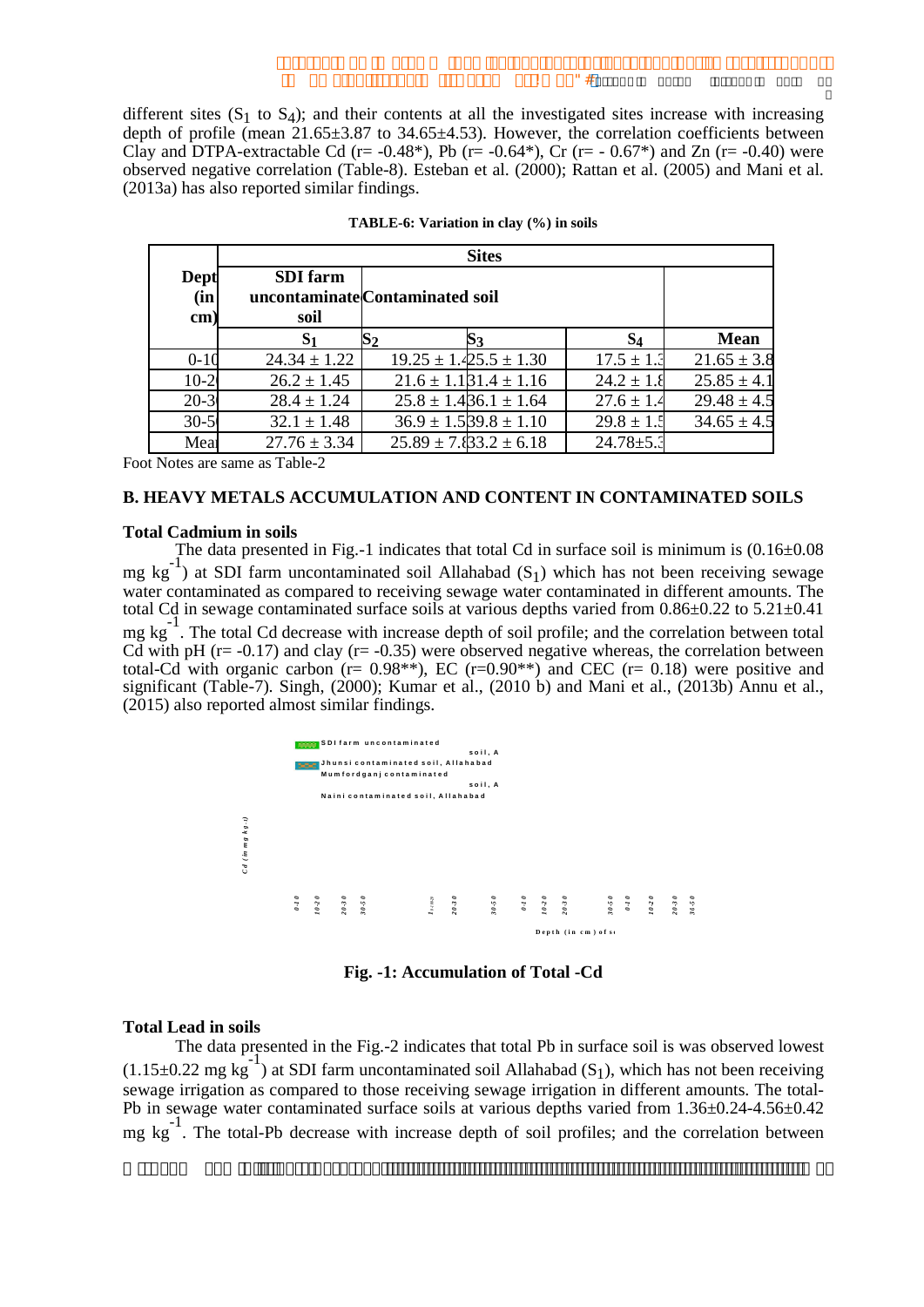total- Pb with clay ( $r = -0.58$ \*) were observed negative correlation, whereas, the correlation between total-Pb with pH (r=0.11), EC (r=0.92<sup>\*\*</sup>), CEC (r=0.41<sup>\*</sup>), organic carbon (r=0.82<sup>\*\*</sup>) were observed positive (Table-7). Soil clay had significant negative correlation with total content of lead  $(r = -.58^*)$ , whereas, relationship between total lead content and EC  $(r=0.92^{**})$  and organic carbon  $(r=0.82^{**})$  positive and highly significant. These results are in conformity with the findings of Annu et al. (2015) and Mani et al. (2013b).

|                                                                                                                   | <b>BOSS</b>  |          |                                                                               | SDI farm uncontaminated<br>Jhunsi contaminated soil, Allahabad<br>Mumfordganj contaminated<br>Naini contaminated soil, Allahabad |                      | soil, A<br>soil, A |  |                                    |  |  |  |
|-------------------------------------------------------------------------------------------------------------------|--------------|----------|-------------------------------------------------------------------------------|----------------------------------------------------------------------------------------------------------------------------------|----------------------|--------------------|--|------------------------------------|--|--|--|
| $g \cdot t$<br>$\tilde{\phantom{a}}$<br>$\boldsymbol{m}$ $\boldsymbol{g}$<br>$\ddot{\varepsilon}$<br>$\mathbf{r}$ |              |          |                                                                               |                                                                                                                                  |                      |                    |  |                                    |  |  |  |
|                                                                                                                   | <b>0 T-0</b> | $0 - 20$ | $\begin{matrix} 0 & -2 & 0 \\ 0 & -2 & 0 \\ 0 & 0 & 0 \end{matrix}$<br>$\sim$ |                                                                                                                                  | $\mathbf{I}$ or over |                    |  | Depth (in cm) of so                |  |  |  |
|                                                                                                                   |              |          |                                                                               |                                                                                                                                  |                      |                    |  | Fig. -2: Accumulation of Total -Pb |  |  |  |

#### **Total chromium in soils**

The data presented in the Fig. -3 indicates that total Cr in surface soil is was observed lowest  $(1.12\pm0.21 \text{ mg kg}^{-1})$  at SDI farm uncontaminated soil Allahabad (S<sub>1</sub>), which has not been receiving sewage water contaminated as compared to those receiving sewage water contaminated in different amounts. The total-Cr in sewage contaminated surface soils at various depths varied from 1.32 $\pm$ 0.21-4.24 $\pm$ 0.33 mg kg<sup>-1</sup>. The total-Cr decrease with increase depth of soil profiles; and the correlation between total- Cr with pH ( $r = -0.18$ ) and clay ( $r = -0.46$ <sup>\*</sup>) were observed negative, whereas, the correlation between total-Cr with EC (r=0.95<sup>\*\*</sup>), CEC (r=0.28), organic carbon (r= 1.00<sup>\*\*</sup>) were observed positive (Table-7). However, correlation between total-Cr with organic carbon was strongly positive as well as highly significant. Mitsimbonas et al., (1998); Kumar et al., (2012); Bansal and Singh, (2014) has also reported similar findings.



#### **Total Zinc in soils**

The total-Zn differs significantly with the sites and depth of sampling under soil profiles; and the concentration of total- Zn ranged from  $24.36 \pm 1.22 - 88.47 \pm 3.89$  mg kg-1. Data in the Fig.-4 showed that at  $S_2 - S_4$  sites receiving sewage water contaminated, Zn accumulated more in the surface soil and content decreases with soil depth indicating low mobility of Zn through soil profiles. In uncontaminated soil, low content of Zn was found in comparison to sewage water contaminated soil. Zn content remains more or less constant throughout the depth of soils. In light

Ţ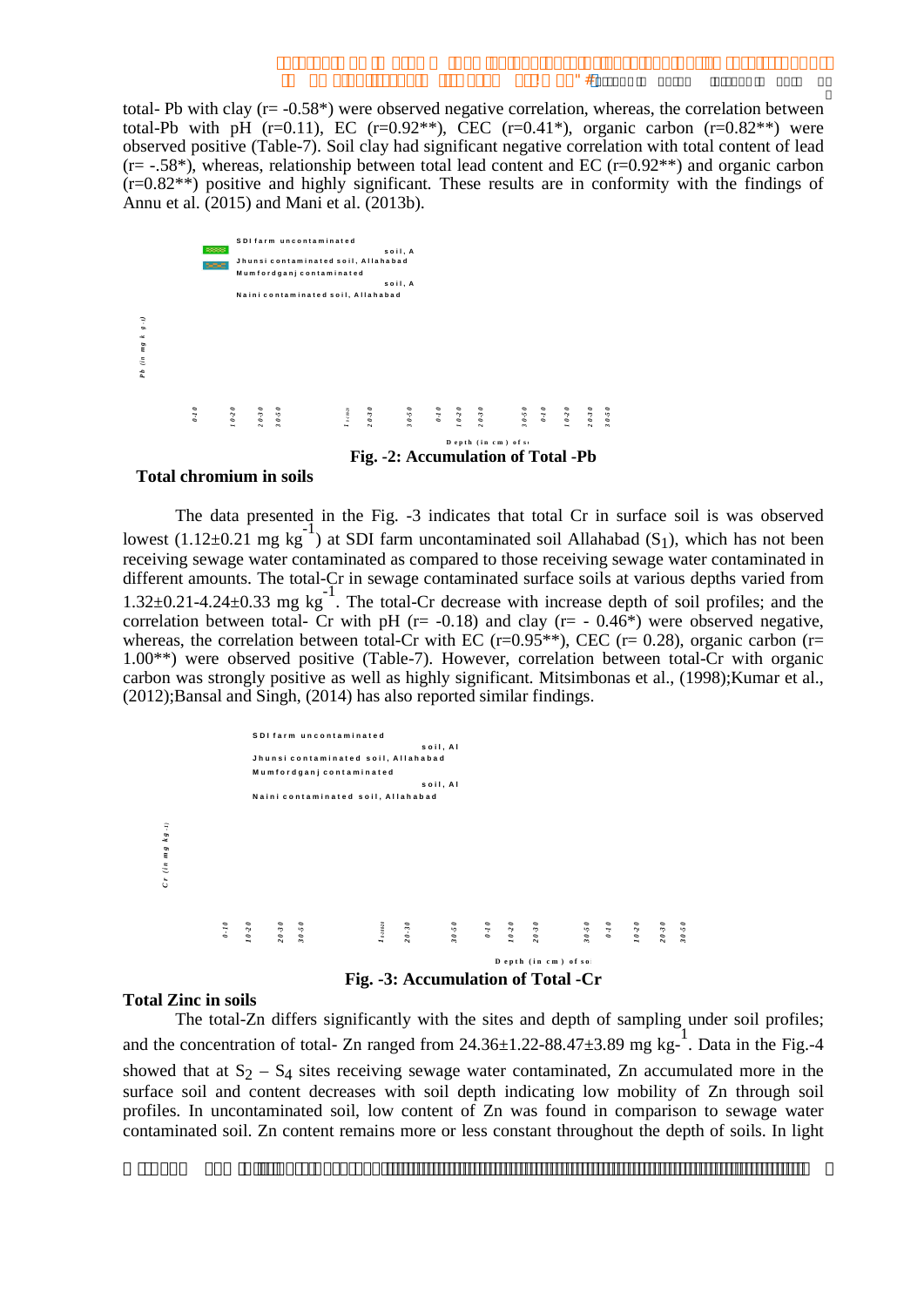textured soils  $(S_3$  and  $S_4$ ) decline in the total-Zn was higher than that in heavy textured type of soils  $(S<sub>3</sub>$  and  $S<sub>4</sub>$ ). This may be due to high infiltration and percolation rates of sewage in light textured soils than in the heavy textured soil. Continuous and successive sewage irrigation result in the build-up of heavy metals in the surface soil due to higher adsorption and low permeability of these soils. Total-Zn in surface soil is correlated with pH ( $r = -0.64$ <sup>\*</sup>) and clay ( $r = -0.85$ <sup>\*\*</sup>) were observed negative, whereas, the correlation between total-Zn with EC  $(r=0.74^*)$ , CEC  $(r=0.76^*)$ , organic carbon ( $r = 0.80$ \*\*) were positive. These correlation studies suggest that different soil properties significantly influence total-Zn in sewage contaminated soils (Table-7). Maximum correlation between total-Zn and augments the availability of Zn in the soil system. Udom et al., (2004); Sharma et al., (2007); Kumar et al., (2012); Annu et al., (2015) also reported similar findings.

 $\mathbf{u}_{\#}$ 

Ţ.



Fig. -4: Accumulation of Total -Zn

## **DTPA-extractable Cadmium in soils**

The data presented in the Fig.-5 indicates that DTPA-extractable Cd in surface soil was minimum (0.068±0.023) at SDI farm uncontaminated soil Allahabad  $(S_1)$ , which has not been receiving sewage water contaminated as compared to those receiving sewage water contaminated in different amounts. The DTPA-extractable Cd in sewage water contaminated surface soils at various depths varied from  $0.087 \pm 0.023$  to  $0.256 \pm 0.033$  mg kg<sup>-1</sup>. The DTPA-extractable Cd decreases with increased depth of soil profiles; and the correlation between DTPA-Cd with clay  $(r = -0.48^*)$  and pH (r= -0.004) were observed negative, while the correlation between DTPA-Cd with EC  $(r=1.00^{**})$ , CEC (r=0.29) and organic carbon (r=0.98<sup>\*\*</sup>) were positive and significant (Table-8). This study indicates that these soil properties significant affect the availability of DTPA-Cd, especially organic carbon and EC play dominant role in the mobility of Cd in the sewage irrigated soils. The mobility seemed to be governed by high complexing nature of organic matter in sewage contaminated with Cd. Formation of highly stable and soluble metal fulvate complexes facilitates the movement of Cd and its complexes through soil. Almost similar findings also reported by Kumar et al., 2010a; Mani et al., 2013a; Bansal and Singh, 2014; Annu et al., 2015.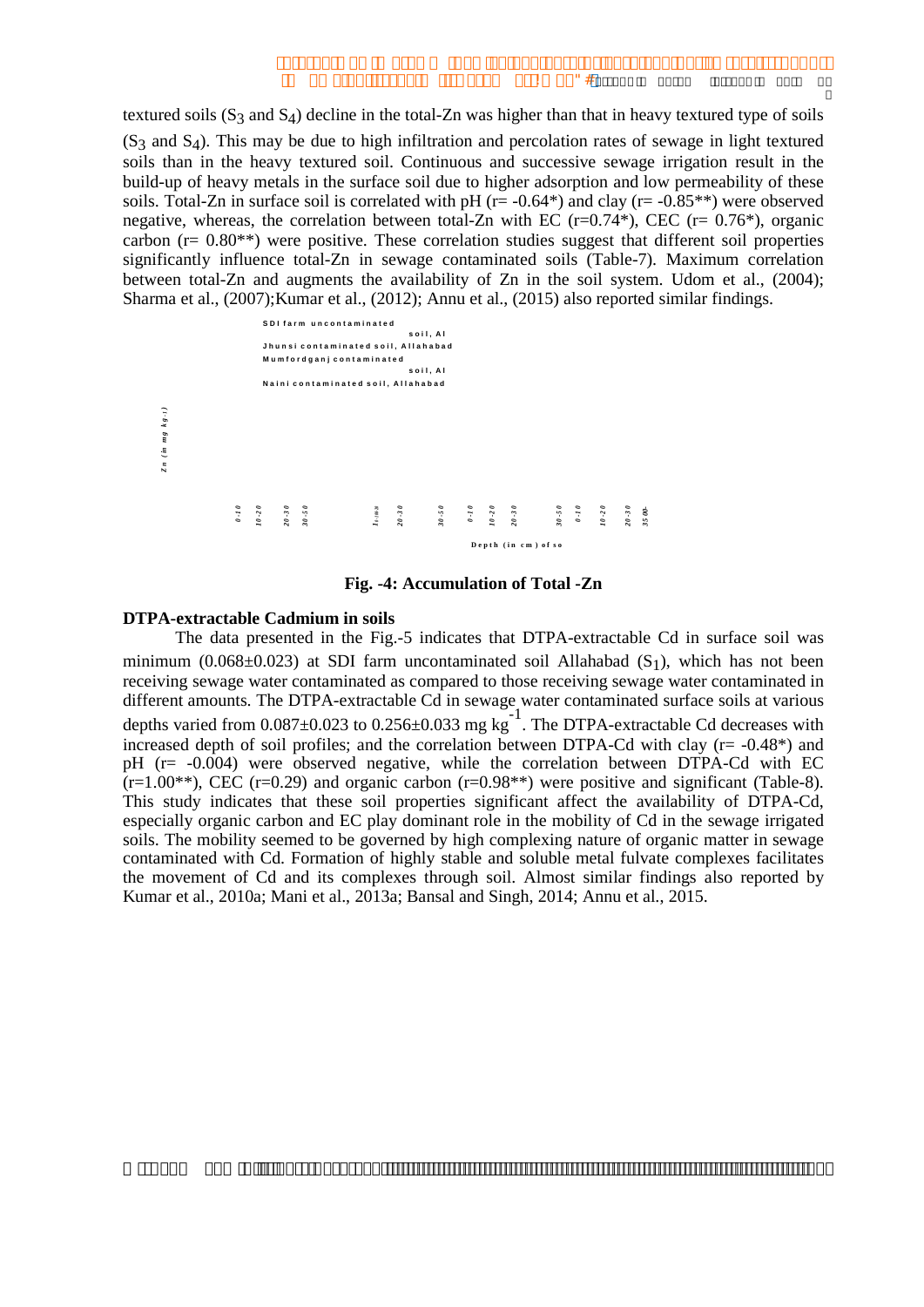

Fig. -5: Accumulation of DTPA-Cd

 $"$ #

Ţ

#### **DTPA-extractable Lead in soils**

The data presented in Fig. -6 indicates that DTPA-extractable Pb in surface soil was observed lowest (0.056 ± 0.014 mg kg<sup>-1</sup>) at SDI farm uncontaminated soil Allahabad (S<sub>1</sub>), which has not been receiving in sewage water contaminated as compared to those receiving sewage water contaminated in different amounts. The DTPA-extractable Pb in sewage contaminated surface soils at various depths varied from  $0.44 \pm 0.13$  to  $0.82 \pm 0.22$  mg kg<sup>-1</sup>. The DTPA-extractable Pb decrease with increase depth of soil profiles also reported similar findings by Ghafoor et al., (2005); Mani et al., (2013b) and Annu et al. (2015). The correlation between DTPA-Pb with clay ( $r = -0.64$ <sup>\*</sup>) and pH  $(r = -0.07)$  were observed negative, whereas, the correlation between DTPA-Pb with EC  $(r=0.97**)$ , CEC  $(r=0.46*)$  and organic carbon  $(r=0.93**)$  were observed positive (Table-8). However, the correlation between DTPA-Pb with organic carbon and EC were strongly positive as well as highly significant. This study indicates that these properties significantly affect the availability of DTPA-Pb, especially organic carbon and EC play dominant role in the mobility of Pb in the sewage contaminated soils. Comparatively less amount of available lead in lower horizons was due to the reduced by Aubert and Pinta (1977). Adsorption of lead by organic matter, clay etc. possibly restricted their mobility to the deeper horizons, by way of forming insoluble complex with organic matter (Garg and Totawat 2005; Udom et al., 2004).



Fig. -6: Accumulation of DTPA-Pb

## **DTPA-extractable Chromium in soils**

The data presented in the Fig.-7 indicates that DTPA-extractable Cr in surface soil was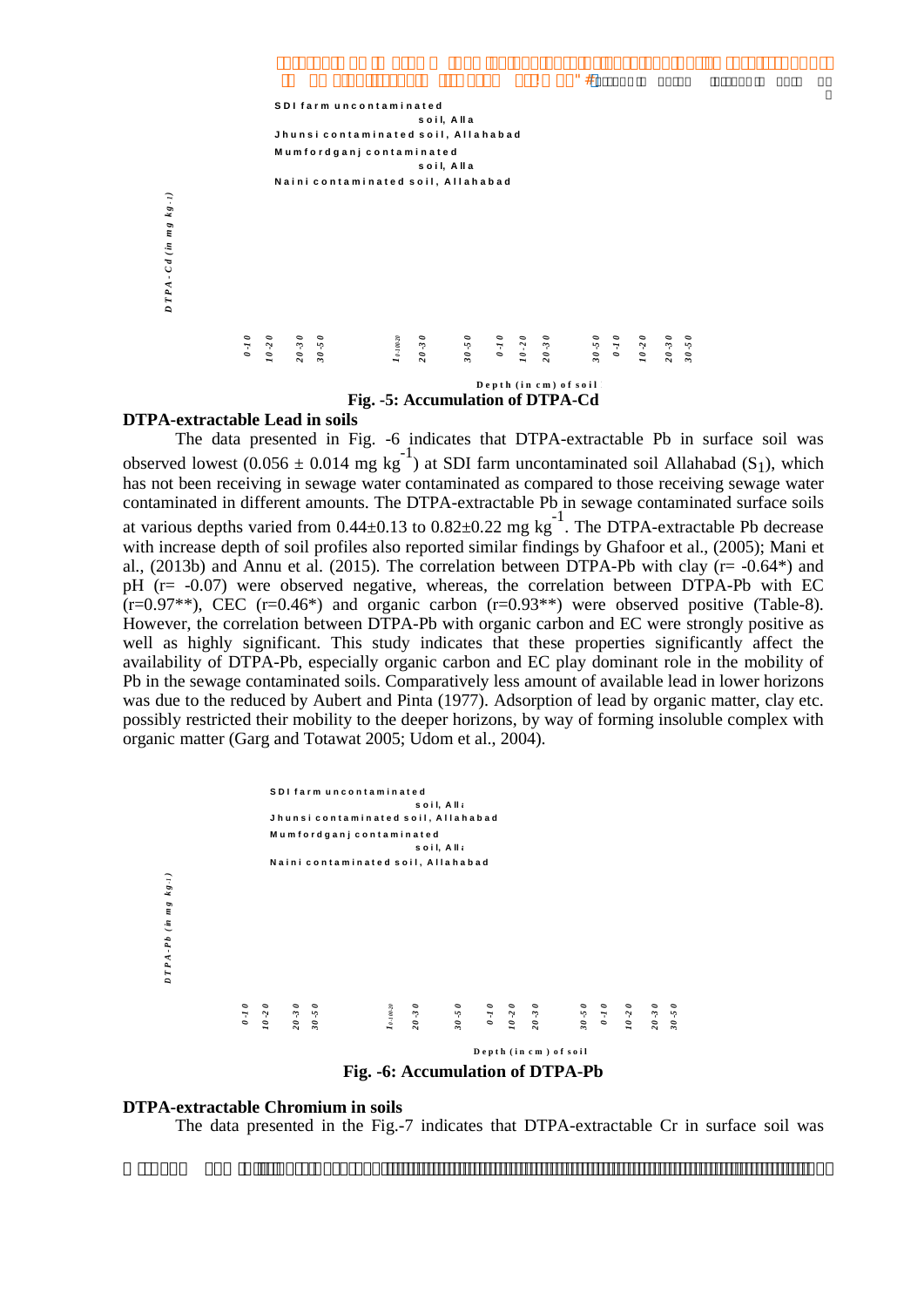observed lowest (0.032±0.012 mg kg<sup>-1</sup>) at SDI farm uncontaminated soil Allahabad (S<sub>1</sub>), which has not been receiving in sewage water contaminated as compared to those receiving sewage water contaminated in different amounts. The DTPA-extractable Cr in sewage contaminated surface soils at various depths varied from  $0.12 \pm 0.06$  to  $0.54 \pm 0.22$  mg kg<sup>-1</sup>. The DTPA-extractable Cr decrease with increased depth of soil profiles; and correlation between DTPA-Cr with clay ( $r = -0.67^*$ ) and DTPA- Cr with  $pH$  ( $r = -0.19$ ) were observed negative correlation, whereas, correlation between DTPA-Cr with EC (r=0.97<sup>\*\*</sup>), CEC (r=0.50<sup>\*</sup>) and organic carbon (r=0.95<sup>\*\*</sup>) were positive correlation (Table-8). Almost similar findings also reported by Bansal and Singh, 2014. This study indicates that these soil properties highly significantly affect the availability of DTPA-Cr, especially EC and organic carbon play dominant role in the mobility of Cr in the sewage contaminated soils. The higher concentration of Cr in surface soil layer (0-10 cm) than that in the lower soil depths indicates their tendency to accumulate in the surface layer by Ghafoor et al.,(2005), Adhikari et al., (2004) and Uwash et al.(2011). Soon and Abboud (1993) reported the solubility of heavy metals in the following order: Cd >Pb> Ni > Cu. Soil pH significantly influences the solubility, availability and toxicity of metal elements in soil (Nwuche and Ugoji, 2008). Pereira et al. (2006), AciegoPietri and Brookes (2008) found that low pH values and high metal contents negatively affected the biomass C and the activity of soil microorganisms.



Fig. -7: Accumulation of DTPA-Cr

# **DTPA-extractable Zinc in soils**

The DTPA-Zn differs significantly with the sites and depth of sampling under soil profiles; and the concentration of DTPA- Zn ranged from 3.69±0.33 to  $15.28 \pm 1.09$  mg kg<sup>-1</sup>. Data in the Fig.-8 showed that at  $(S_3$  and  $S_4$ ) sites receiving sewage water contaminated, Zn accumulated more in the surface soil and content decreases with soil depth indicating low mobility of Zn through soil profiles. In uncontaminated soil, low content of DTPA-Zn was found in comparison to sewage water contaminated soil. Zn content remains more or less constant throughout the depth of soils. In light textured soils  $(S_3$  and  $S_4$ ) decline in the DTPA-Zn was higher than that in heavy textured type of soils  $(S_3$  and  $S_4$ ). This may be due to high infiltration and percolation rates of sewage in light textured soils than in the heavy textured soil. Continuous and successive sewage irrigation result in the build-up of heavy metals in the surface soil due to higher adsorption and low permeability of these soils. DTPA-Zn in surface soil is correlated with pH ( $r = -0.06$ ) and clay ( $r = -0.40^*$ ) were observed negative correlation, whereas, the correlation between DTPA-Zn with EC,  $(r=0.97**)$ , CEC  $(r=0.21)$  and organic carbon  $(r=1.00**)$  were observed positive. These correlation studies suggest that different soil properties significantly influence DTPA-Zn in sewage contaminated soils (Table-8). Maximum correlation between DTPA-Zn and organic carbon indicates that Zn-organic matter complex augments the availability of Zn in the soil system. Udom et al. (2004); Akan et al.

Ţ.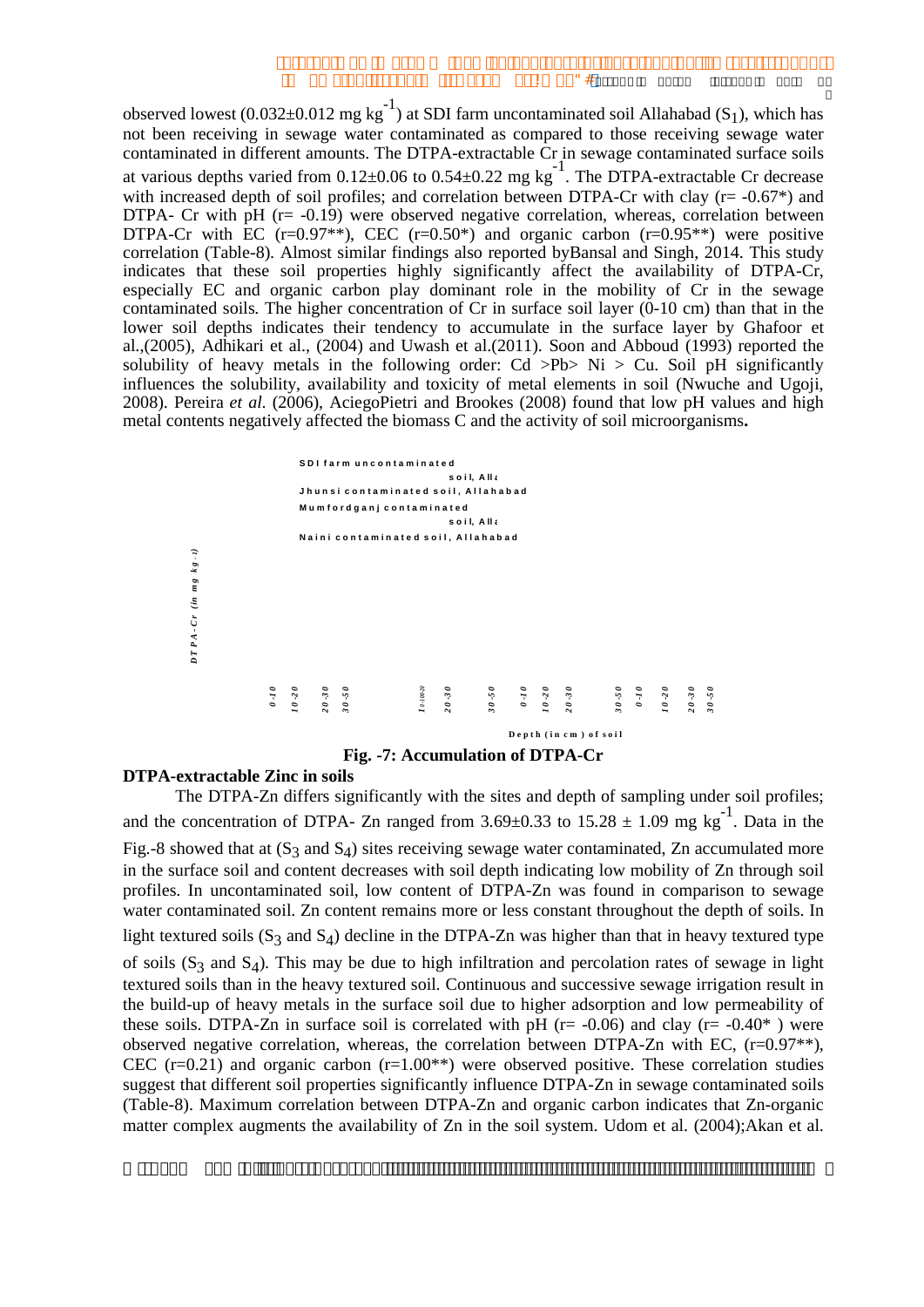Ţ.

(2010); Mani et al. (2013a) and Annu et al. (2015) also reported similar findings.



Fig. -8: Accumulation of DTPA-Zn

TABLE-7: Correlation coefficients (r values) of heavy metals with soil properties

| <b>Parameters</b> | <b>Total-Cd</b> | <b>Total-Pb</b> | <b>Total-Cr</b> | <b>Total-Zn</b> |
|-------------------|-----------------|-----------------|-----------------|-----------------|
| pH                | 0.17            | $0.11\,$        | -0.18           | $-0.64*$        |
| EC                | $0.90**$        | $0.92**$        | $0.95**$        | $0.74*$         |
| <b>CEC</b>        | 0.18            | $0.41*$         | 0.28            | $0.76*$         |
| Organic carbon    | $0.98**$        | $0.82**$        | $1.00**$        | $0.80**$        |
| Clay              | $-0.35$         | $-0.58*$        | $-0.46*$        | $-0.85**$       |

\*Significant at 5%, \*\*Significant at 1%

| TABLE-8: Correlation coefficients (r- values) of heavy metals with soil properties |  |  |  |  |
|------------------------------------------------------------------------------------|--|--|--|--|
|------------------------------------------------------------------------------------|--|--|--|--|

| <b>Parameters</b> | DTPA-Cd  | DTPA-Pb  | DTPA-Cr  | DTPA-Zn  |
|-------------------|----------|----------|----------|----------|
| pН                | $-0.004$ | -0.07    | -0.19    | -0.06    |
| EC                | $1.00**$ | $0.97**$ | $0.97**$ | $0.97**$ |
| <b>CEC</b>        | ).29     | $0.46*$  | $0.50*$  | 0.21     |
| Organic carbon    | $0.98**$ | $0.93**$ | $0.95**$ | $1.00**$ |
| Clay              | $-0.48*$ | $-0.64*$ | $-0.67*$ | $-0.40*$ |

\*Significant at 5%, \*\*Significant at 1%

The sub soil can remove a large proportion of any heavy metal that remains in solution in the downwards moving water. As the content of organic matter generally decrease with depth in the profile, the removal is attributable to the increasing content and/or activity of the inorganic colloids. Any downwards movement of heavy metals leaching will also be influenced by soil physical properties, including texture and permeability as well as by climate and seasonal variation in rainfall and evaporation (Hodgson et al., 1963). The movement of heavy metals down the soil profile is often evident in high applications of heavy metals, usually in sewage sludge, in soils with low organic matter and clay contents, acidic conditions, and when high rainfall or irrigation water rates have been applied. The movement occurs through soil macro-pores or cracks which is also referred to as preferential flow (Dowdy and Volk, 1983). The significant factors influencing the availability of heavy metals are soil pH and the quality of soil organic matter (Puschenreiter et al., 2005). Evans (1989) explained that pH has a major effect on metal dynamics because it controls adsorption and precipitation, which are the main mechanisms of metal retention to soils. Metal solubility in the solution depends on the solubility product of the solid phase (precipitate) containing the metal. Soil pH was significantly greater and degreased with depth. Soil pH is one of the factors which influence the bioavailability and the transport of heavy metals in the soil and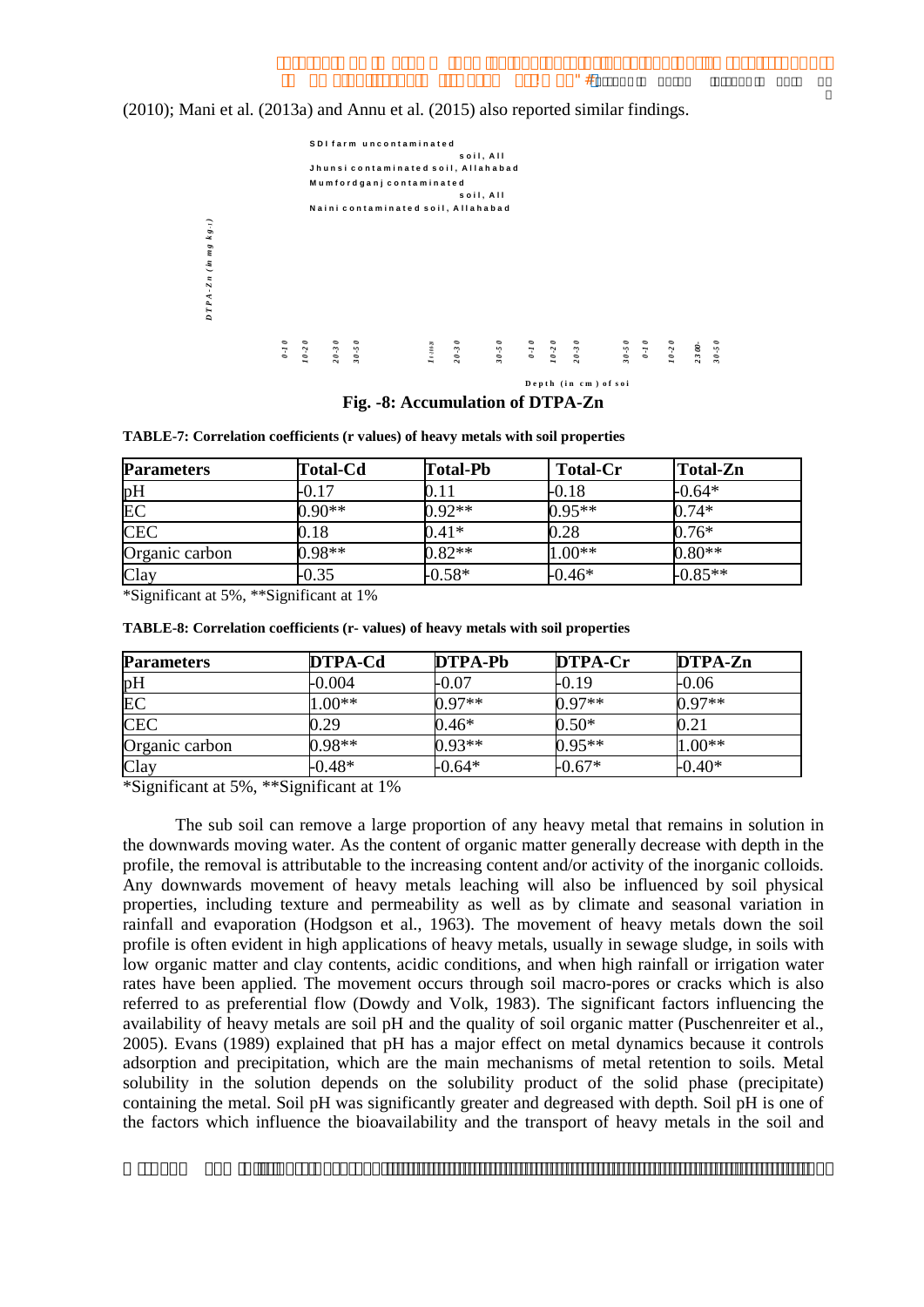according to Smith and Giller (1992) heavy metal mobility decreases with increasing soil pH due to precipitation of hydroxides, carbonates or formation of insoluble organic complexes.

Higher concentrations of toxic metals in crops irrigated with was tewater sufficient to cause disorders in plants and clinical problems in both humans and animals consuming these plants. The amount of heavy metals mobilized in soil environment is a function of pH, properties of metals, redox conditions, soil chemistry, organic matter content, clay content, cation exchange capacity and other soil properties.

### **V. CONCLUSION**

Frequent sewage irrigation on agriculture land increases the total heavy metals and DTPAextractable (Cd, Pb, Cr and Zn) in soils. Sewage irrigated soil increases the heavy metals accumulation in soil, leading to increased plant uptake of heavy metals, which injurious to human and animal health. From the foregoing results, it was concluded that the higher accumulation of heavy metals (Cd, Pb, Cr and Zn in the surface soil (0-10 cm) decreased with increased depth of soil profile. But clay contents increased with decreased depth of soil. Continuous use of sewage irrigation on agricultural land increased the total Cd, Pb, Cr and Zn from 2.21±0.24-5.21±0.41 mg<br>kg<sup>-1</sup>, 3.62±0.31-4.56±0.42 mg kg<sup>-1</sup>, 2.72±0.19-4.24±0.33 mg kg<sup>-1</sup> and 67.58±2.34-88.47±3.89 mg  $\text{kg}^{-1}$  in surface soil (0-10 cm), respectively. A very low amount of heavy metals (Cd, Pb, Cr and Zn) were observed in  $(30-50 \text{ cm})$  depth in comparison to surface soil  $(0-10 \text{ cm})$  in all the soil examined. Similarly increased the accumulation of DTPA-extractable Cd, Pb, Cr and Zn from<br>0.216±0.032-0.256±0.033 mg kg<sup>-1</sup>, 0.64±0.22-0.82±0.22 mg kg<sup>-1</sup>, 0.38±0.17-0.54±0.22 mg kg<sup>-1</sup><br>and 12.57±0.53-15.28±1.09 mg kg<sup>-1</sup> heavy metals (Cd, Pb, Cr and Zn) were observed in 30-50 cm depth in comparison to surface soil (0-10 cm) in all the soil examined indicating low mobility of these metals down the depth. The total heavy metals (Cd, Pb, Cr and Zn) and DTPA-extractable heavy metals content of sewage contaminated and uncontaminated soils decreased with increasing soil depth. The soil organic carbon content in soils were positively and significantly correlated with DTPA-extractable Cd  $(r=0.98$ , Pb  $(r=0.93)$ , Cr  $(r=95)$  and Zn  $(r=1.00)$ , while clay contents showed negative impact on the extractability of these metals. Similarly correlations of total heavy metals with physical property were observed positively, while pH and clay content showed negatively impact.

In uncontaminated soil, low content of heavy metals were found in comparison to contaminated soil. Under risk assessment, profile-wise study indicated accumulation of Cd, Pb, Cr and Zn below up to 50 cm. Naini contaminated soil was highly contaminated than other three sites. Thus, it may be concluded that a high concentration of extractable heavy metals in surface soils (0-10 cm) will not only reduce the plant growth but will also affect the availability of other essential elements to plants.

#### VI. ACKNOWLEDGEMENT

Authors are grateful to Dr. AlokLehri, Principal Scientist, Central Instrumentation Facility Division, National Botanical Research Institute, Lucknow for assisting in the analysis of soil samples for heavy metals by A.A.S. (AAnalyst600, Perkin Elmer Inc., MA, USA). The contribution of University Grant Commission, India is also acknowledged for providing the D.Phil. Scholarship during the research period.

#### **BIBLIOGRAPHY**

- [1] Abii, T. A. (2012). Levels of Heavy Metals (Cr, Pb, Cd) Available for Plants with in Abandoned Mechanic Workshop in Umuahia Metropolis. Res. J. Chem. Sci., 2(2): 79 - 82.
- [2] AciegoPietri, J. C. and Brookes. P. C. (2008). Relationships between soil pH and microbial properties in a UK arable soil.Soil. Biol. Biochem., 40:1856-1861.
- [3] Adhikari, T., Manna, M.C., Singh, M.V. and Wanjari, R.H. (2004). Bioremediation measure to minimize heavy metals accumulation in soils and crops irrigated with city effluent. Food, Agri. Environ., 2(1): 266-270.
- [4] Akan, J.C., Abdulrahman, F.I., Sodipo, O.A. and Lange, A.G. (2010) Physicochemical Parameters in Soil and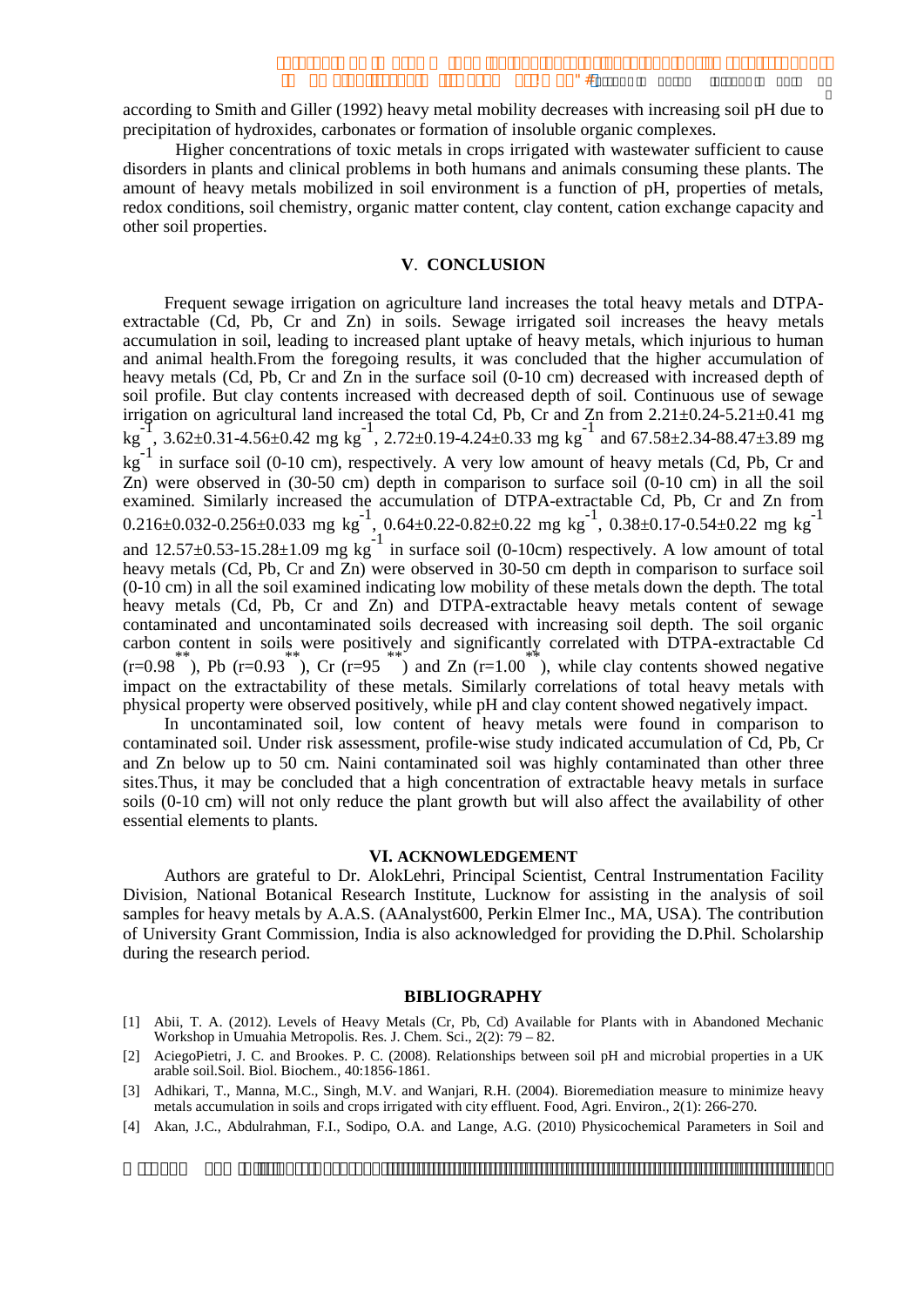T.

Vegetable Samples from Gongulon Agricultural Site, Maiduguri, Borno State, Nigeria. J. Am. Sci., 6 (12): 78-87.

- [5] Annu, Urmila and Garg, A. (2015). Variation of heavy metal accumulation with physiochemical properties of industrial soil of Rohtak City, Haryana. Int. J. Sci. Engin. Technol., 3 (1): 333-340.
- [6] Aubert, H. and Pinta, M. (1977). Trace element in soils Elsevier, Amesterdam, New York.
- [7] Bansal, O.P. and Singh, G. (2014). Depth wise Distribution of Cd, Cr, Ni and Pb in soil and accumulation of heavy metals in vegetable Crops grown on sewage irrigated soils of Aligarh District: A five year study. Int. J. Pure Appl. Biosci., 2 (6): 286-294.
- [8] Chopra, S.L. and Kanwar, J.S. Analytical Agricultural Chemistry, Kalyani Publication, New Delhi, 1999.
- [9] Esteban, G., Jobbagy, Robert and Jackson, B. (2000). The vertical distribution of soil organic carbon and its relation to climate and vegetation. Ecol. Appl., 10 (2): 423-436.
- [10] Garg, V.K. and Totawat, K.L. (2005). Heavy metal accumulation, movement and distribution in the soil profiles near zinc smelter effluent stream. J. Indian Soc. Soil Sci., 53, 141-144.
- [11] Ghafoor, A., Hussain, S.I., Ahmad, S. and Brar, M.S. (2005). Distribution of lead and chromium in soil and plants as affected by soil texture and amendments. J. Indian Soc. Soil Sci., 53: 382-389.
- [12] Hodgson, J. F. (1963). Chemistry of the micronutrient elements in soils. Adv. Agron. 15: 119-159.
- [13] Karim, M. R., Kuraoka, M., Higuchi, T., Sekine, M. and Imai, T. Assessment of Heavy Metal Contamination from Municipal Solid Waste Open Dumping Sites in Bangladesh. Journal of Hydrology and Environment Research, 2014, 2(1), 41-49.
- [14] Kumar, C. and Mani, D. Enrichment and management of heavy metals in sewage-irrigated soil. Lap LAMBERT Acad. Publishing, Dudweiler (Germany), 2010.
- [15] Kumar, M., Sridevi, K. and Tamilarasan, R. (2012). Assessment of cadmium and its impact on the uptake efficiency of Phosphate fertilizers by Amaranthustricolor. J. Mater. Environ. Sci., 3 (5): 947-954.
- [16] Kumar, V., Prasad, R.K., Prasad, B. and Singh, A.P. (2010). Depthwise distribution and horizontal movement of Cadmium and Nickel in sewage-effluent-irrigated soils and their uptake by vegetable crops grown thereon. J. Indian Soc. Soil Sci., 58(3): 286-292.
- [17] Laghlimi M., Baghdad B., Moussadak R., El Hadi H., Bouabdli A. and Bouaziz S. Characterization of soil Heavy Metal Contamination in the Abandoned mine of Zaida (High Moulouya, Morocco).Int. Res. J. Earth Sci., 2015,  $3(3), 1-3.$
- [18] Mani, D., Patel, N. K., Mourya, V. K. and Pal, N. (2013b). Accumulation and uptake of heavy metals (Cd, Pb and Zn) in vegetable crops grown in sewage contaminated soils. J Nat. Res. Dev., 8 (2): 1-12.
- [19] Mani, D., Sharma, B., Kumar, C. and Balak, S. (2013a). Depth-wise distribution, mobility and naturally occurring glutathione based phytoaccumulation of cadmium and zinc in sewage-irrigated soil profiles. Int. J. Environ. Sci. Technol., 10:1167-1180.
- [20] Mitsimbonas, T., Karyotis, T., Haroulis, A. and Argyroponlos, G. (1998). Distribution of nutrients and heavy metals in Agricultural soils of Larissa region. Georgike Ereuna-NeaSeira Publication, 20: 48-54.
- [21] Nwuche, C.O. and Ugoji, E.O. (2008). Effect of heavy metal pollution on soil microbial activity. Int. J. Environ. Technol., 5(2): 409-414.
- [22] Pereira, R., Sousa, J. P., Ribeiro, R. and Goncalves, F. (2006). Microbial indicators in mine soils (S. domingos Mine, Portugal). Soil Sediment Contam., 15: 147-167.
- [23] Perveen, S., Ihsanullah, I., Shah, Z., Nazif, W., Shah, S. S. and Shah, H., (2011). Study on Accumulation of Heavy Metals in Vegetables Receiving Sewage Water., J. Chem. Soc. Pak., 33(2): 220-227.
- [24] Prince Edward Island, Canada (PEIC) (2003). "Important Soil Properties" Dept of Agriculture and Forestry.
- [25] Puscheneriter, M., Horak, O., Friesl, W. and Hartl, W. (2005). Low-cost agricultural measures to reduce heavy metals transfer in to food Chain: a review. Plant Soil Environ., 51:1-11.
- [26] Rattan, R.K., Dutta, S.P., Chhonkar, P.K., Suribabu, K. and Singh, A.K. (2005).Long-term impact of irrigation with sewage effluents on heavy metal content in soil crops and ground water-a case study. Agr. Ecosystem Environ., 109:310-322.
- [27] Sharma, R.K., Agrawal, M. and Marshall, F.M. (2007). Heavy metals contamination of soil and vegetables in Suburban areas of Varanasi, India. Ecotoxicol. Environ. Safe., 66: 258-266.
- [28] Singh, M.P. (2000). Transformation and bio-availability of cadmium in alluvial soils as influenced by cadmium, manure and zinc application. Ph. D. dissertation Punjab Agricultural University, Ludhiana, India.
- [29] Smith, S.R. and Giller, K.E. (1992). Effective Rhizombium leguminous arumbiovar Trifoliipresent in five soils contaminated with heavy metals from long-term applications of sewage sludge or metal mine spoil. Soil Biol. Biochem., 24: 781-788.
- [30] Soon, Y. K. and Abboud, S. (1993). Cadmium, chromium, lead and nickel, In: M. R. Carter (ed.) Soil sampling and methods of analysis. Lewis, Boca Raton, Fl. p: 101-108.
- [31] Udom, B.E., Mbagwu, J.S.C., Adesodun, J.K. and Agbim, N.N. (2004). Distributions of zinc, copper, cadmium and lead in a tropical ultisol after long-term disposal of sewage-sludge. Environ. Int., 30(4): 467-470.